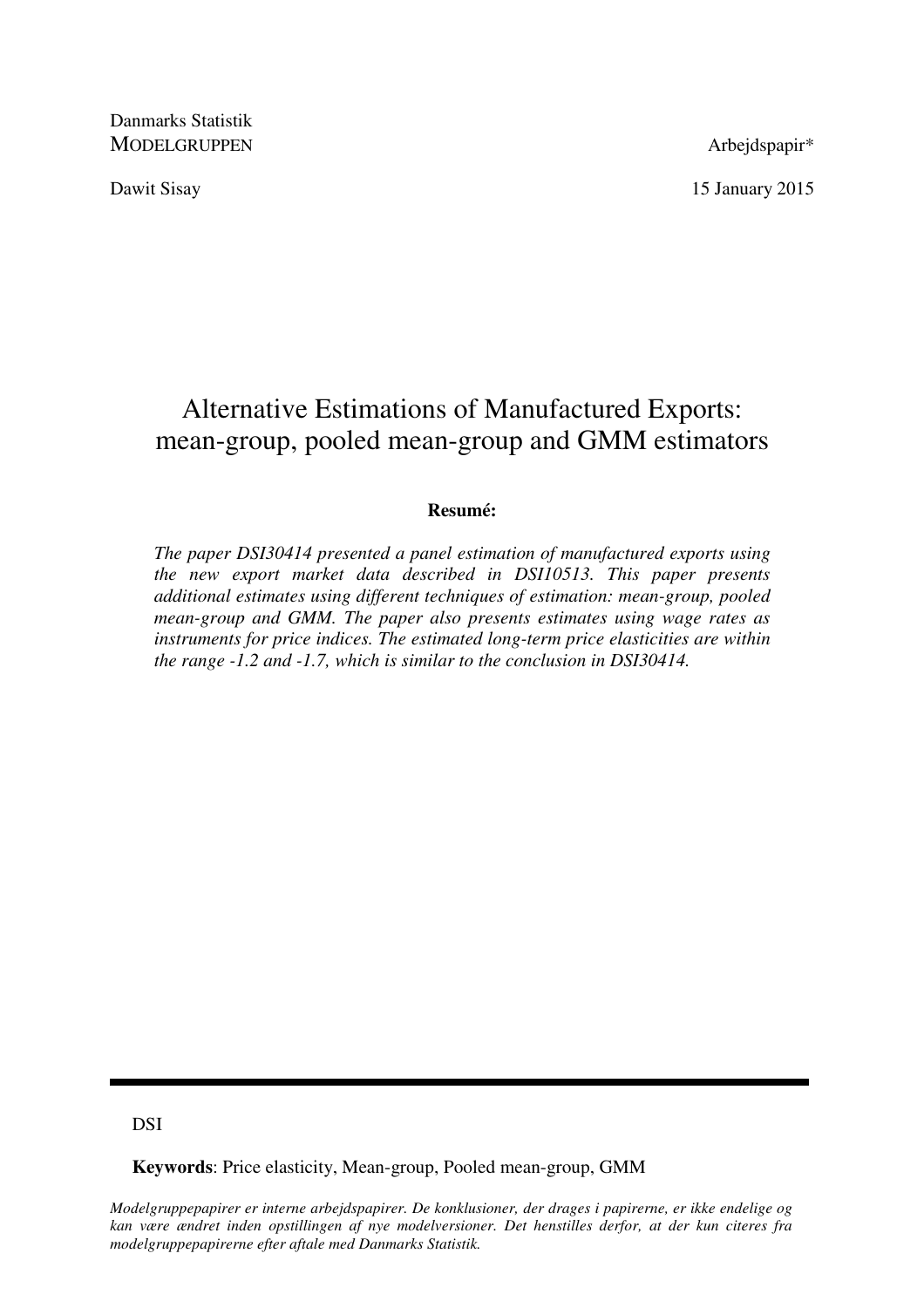## **1. Introduction**

The size of the foreign trade price elasticities in ADAM have always been subjected to a debate. The elasticity estimates can vary depending on the theoretical model and method of estimation used. Sisay (2014) presented a panel estimation of manufactured exports based on the new export market data described in Sisay (2012, 2013). The panel estimates were not found to be significantly different from the elasticity estimates in ADAM. Currently, the price elasticity estimates for imports are in the vicinity of -1 and for exports -2. The panel estimation contributed to the elasticity debate, reassuring the long held estimates in the model-group. This paper investigates possible shortcomings that can arise in earlier estimates and provides alternative estimations using the same dataset. Hence, this is also a contribution toward the elasticity debate.

Panel models based on the traditional random or fixed effect techniques generally focus on small T and large N panels and assume homogeneity of slop coefficients, which can be inappropriate. As the time dimension of dynamic panels increase, concern about non-stationarity also increases. The traditional methods give no consideration to cointegration issues in dynamic models, cf. Pesaran, Shin, and Smith (1997, 1999), Woodridge (2002), and Im, Pesaran and Shin (2003). In this paper we apply two techniques proposed by Pesaran, Shin and Smith (1997, 1999) to estimate non-stationary dynamic panels in which the parameters are heterogeneous across units. The techniques are called mean-group (MG) and pooled mean-group (PMG) estimators. The former estimates N time-series equations and averages the coefficients and the later applies a combination of pooling and averaging of coefficients.

One of the basic assumptions in OLS is orthogonality between the explanatory variables and the error term. This is rather a very restrictive assumption and the primary motivation for using panel data is to solve the omitted variables problem. Random and fixed effect models explicitly model unobserved effects to insure orthogonality between the regressors and the error term. However, if one is considering dynamic panel data models, the orthogonality condition will not be fulfilled. That is, even after we remove unobserved effects through differencing or demeaning, there will be correlation between the lagged dependent variable and the error term as the latter enter every value of the dependent variable by assumption. This problem can be mitigated through instrumental variable estimation techniques. This paper applies the Generalized Method of Moment (GMM) estimation developed by Arellano and Bond  $(1991)^1$  to deal with the endogeneity problem in dynamic panel models. GMM basically uses internal instruments, we also present estimations using external instruments, namely wage rates as instruments for prices. The following section provides a brief description of the alternative estimation techniques, section 3 presents the estimation results and section 4 concludes.

 $\overline{a}$ 

<sup>&</sup>lt;sup>1</sup> The GMM technique is in fact the work of Holtz-Eakin, Newey and Rosen (1988), Arellano and Bond (1991) popularized it.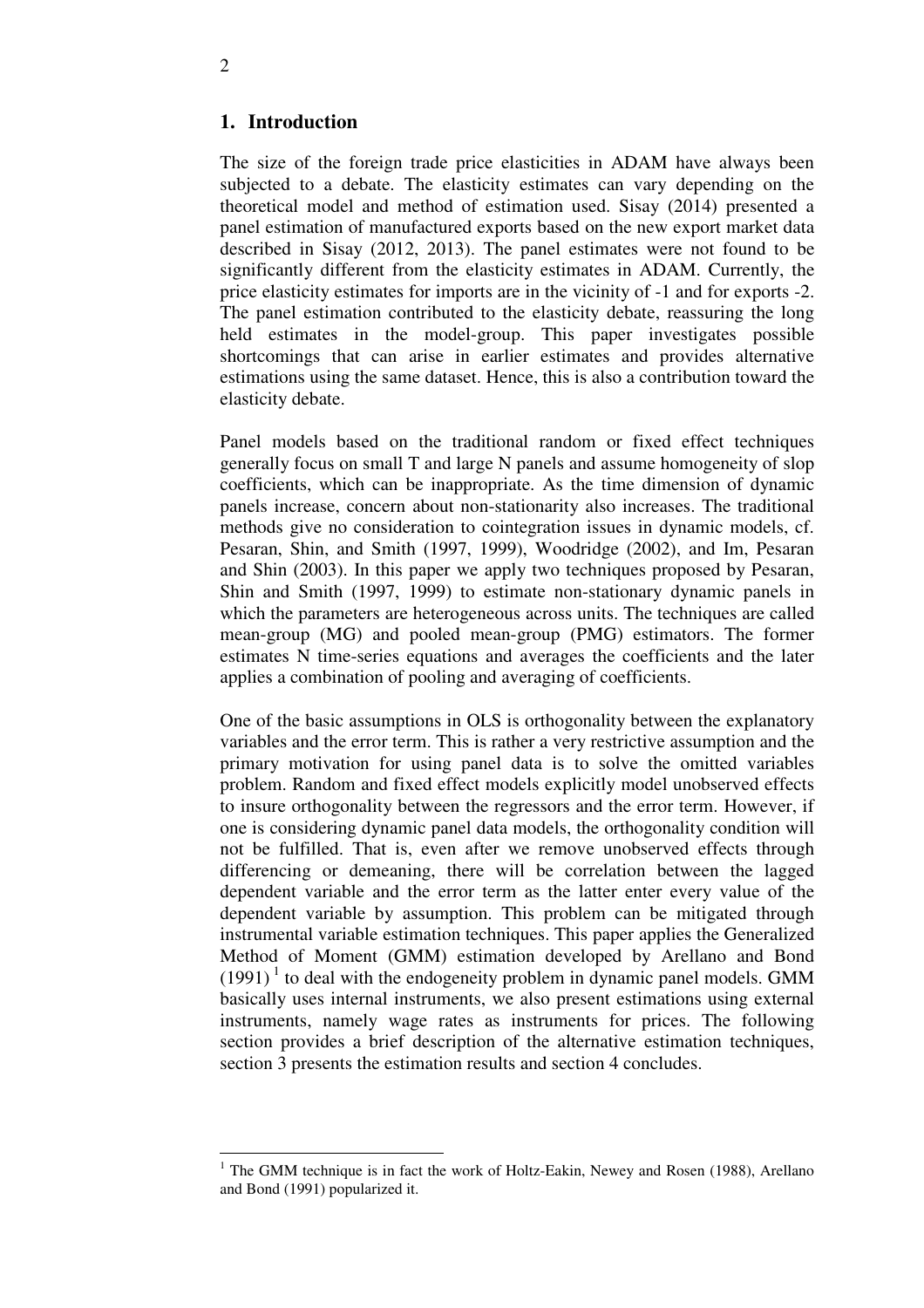#### **2. Econometric framework**

Exports and imports in ADAM are modelled using the Armington (1969) approach. The long-term relation for exports is given as

$$
fE_{it} = \mu_i + \theta_i \cdot fE e_{it} + \beta_i \cdot \frac{pe_{it}}{pee_{it}} + u_{it}
$$
  
\n
$$
t = 1, 2, ..., T \& i = 1, 2, ..., N
$$
 (1)

Where  $fE_{it}$  and  $pe_{it}$  are the log of volumes and prices of Danish exports to partner *i* at time *t*, respectively; *fEeit* and *peeit* are the log of volumes and prices of imports of partner *i* at time *t*, respectively;  $\theta_i$  and  $\beta_i$  are the long term demand and price elasticities, respectively;  $\mu_i$  is the constant term and  $u_{it}$  is the error term. The Armington approach imposes the restriction  $\theta_i = 1$ , so that it is a model of market share as a function of relative prices. If the variables are integrated order of one,  $I(1)$ , and cointegrated, then the error term  $u_{it}$  will be *I(0)* for all partners *i*.

To capture dynamics equation (1) can be written in autoregressive distributed lag (ARDL) form. If we assume a lag length of 1, the dynamic panel specification can be written as

$$
fE_{it} = \mu_i + \alpha_i \cdot fE_{it-1} + \theta_{1i} \cdot fE_{it} + \theta_{2i} \cdot fE_{it-1} + \beta_{1i} \cdot \frac{pe_{it}}{pee_{it}} + \beta_{2i} \cdot \frac{pe_{it-1}}{pee_{it-1}} + u_{it}
$$
 (2)

Equation (2) can also be written in error correction form as

$$
\Delta f E_{it} = \theta_{1i} \cdot \Delta f E e_{it} + \beta_{1i} \cdot \Delta \frac{p e_t}{p e e_{it}} + \gamma_i \cdot \left[ f E_{it-1} - \theta_i \cdot f E_{it-1} - \beta_i \cdot \frac{p e_{t-1}}{p e e_{it-1}} - k_i \right] + u_{it} \tag{3}
$$

Where  $\gamma_i = -(1 - \alpha_i), \ \theta_i = (\frac{\theta_{1i} + \theta_{2i}}{(1 - \alpha_i)})$ ,  $\beta_i = (\frac{\beta_{1i} + \beta_{2i}}{(1 - \alpha_i)})$  $\frac{B_{1i} + B_{2i}}{(1 - \alpha_i)}$ , and  $k_i = (\frac{\mu_i}{(1 - \alpha_i)})$  $\frac{\mu_l}{(1-\alpha_l)}$ ). The error correction coefficient  $\gamma$  is expected to be negative, in which case there is a long-term relation between the variables. If the coefficient is rather zero, there is no evidence of long-term relationship.

In Sisay (2014), equation (3) is estimated using the fixed-effect and randomeffect approaches. The former allows only the intercepts to differ across countries and the latter assumes a common intercept and slop coefficient. If the slop coefficients differ in reality, the parameter estimates can be inconsistent. Pesaran and Smith (1995) propose fitting separate regression for each country and calculate a simple arithmetic average of the coefficients. This is the mean group (MG) estimator. Pesaran, Shin and Smith (1997, 1999) propose an alternative estimator that combines both pooling and averaging. This is the pooled mean-group (PMG) estimator. The PMG estimator constrains the longterm coefficients to be the same across countries and allows only the short-term coefficients to vary. The technique applies the maximum likelihood estimator as equation (3) is non-linear in parameters.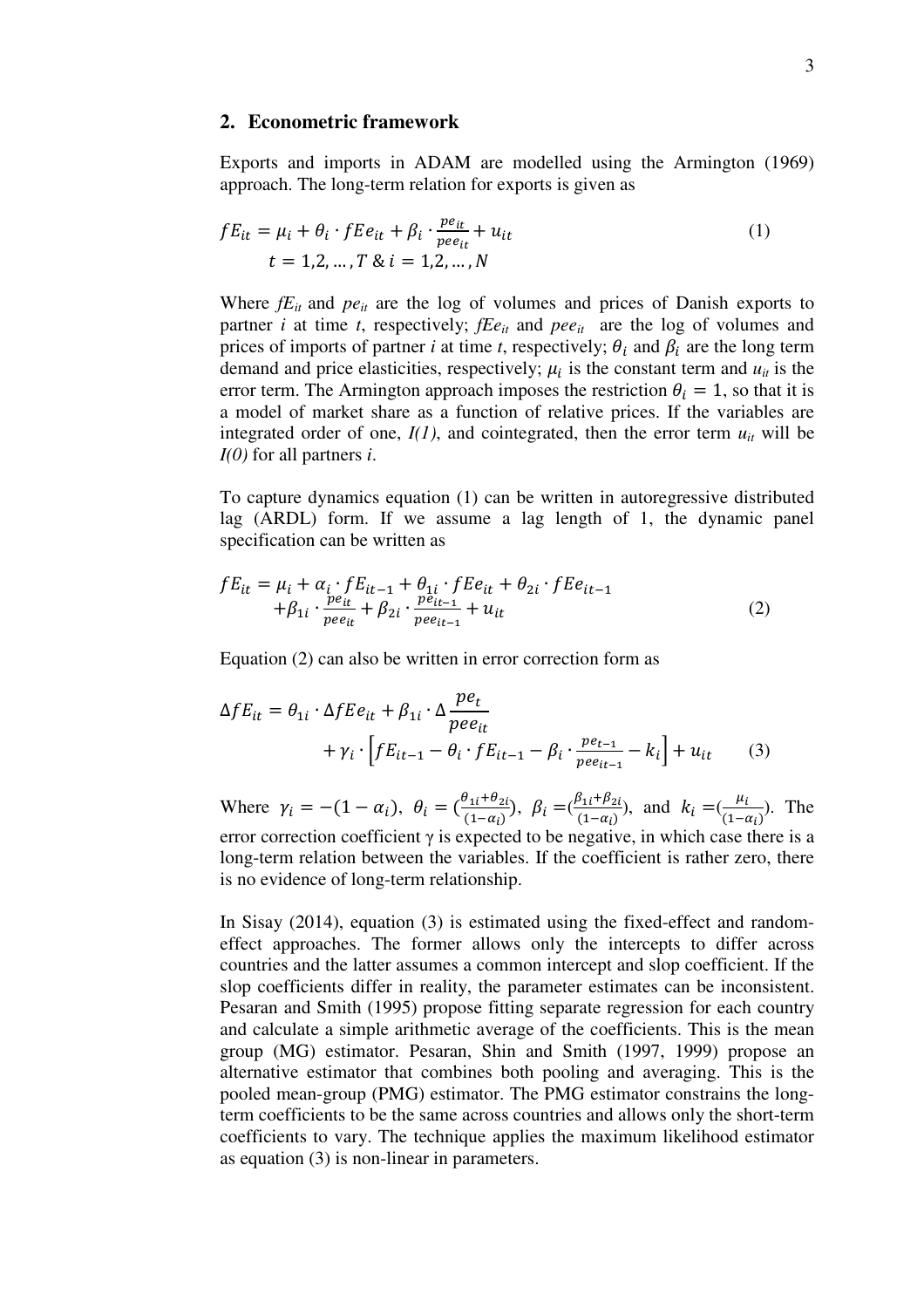The presence of lagged dependent variable in equation (2) and (3) creates endogeneity problem, and the MG and PMG estimates could be misleading. For example, time invariant unobserved effects that are included in the error term will be correlated with the lagged dependent variable leading to a dynamic panel bias. In addition, endogeneity can also arise due to measurement error in splitting value of exports into price and quantity. Under such circumstances, Arellano and Bond's (1991) GMM technique for dynamic panels comes in handy, for a pedagogical presentation of GMM, see Roodman (2009). GMM is a form of instrumental variable estimation that is applied to deal with endogeneity problems. GMM uses lags of the variables as instruments, hence the instruments are internal. The technique can also accommodate external instruments. GMM has two variants. The first one starts by transforming the variables (such as differencing) to get rid of unobserved effects and applies GMM to the transformed variables. This is called difference GMM. The other approach assumes that the first differences of the instrument variables are uncorrelated with the unobserved individual effects, and builds a system of two equations (the original and transformed equations). This is called system GMM. The following section reports the different estimation results.

### **3. Estimation result**<sup>2</sup>

### **a. Mean-group and pooled mean-group estimators**

Table 1 reports the MG and PMG estimation results for equation (3), see Sisay (2012, 2013) for a description of the dataset. The sample covers the period 1976-2012 and 20 partner countries. The MG estimates are the un-weighted mean of the individual regressions on each country. The PMG estimator estimates a common long run coefficients and different short run coefficients, below the average short-run parameters are reported, see appendix for detailed output.

|                              |            | $\overline{\phantom{a}}$ | л.         |
|------------------------------|------------|--------------------------|------------|
| Variable                     | Coeff.     | MG                       | <b>PMG</b> |
| Dlog(fE)                     |            |                          |            |
| $Dlog($ f $E$ e $)$          | $\theta_1$ | 0.591                    | 0.600      |
|                              |            | [0.038]                  | [0.039]    |
| Dlog(pe/pee)                 | $\beta_1$  | $-0.649$                 | $-0.633$   |
|                              |            | [0.049]                  | [0.048]    |
| $log(E_1/\widehat{fE}_{-1})$ | γ          | 0.260                    | 0.228      |
|                              |            | [0.039]                  | [0.036]    |
| $log(pe_{-1}/pee_{-1})$      | $\beta$    | $-1.712$                 | $-1.165$   |
|                              |            | [0.273]                  | [0.074]    |
|                              | k          | $-0.002$                 | $-0.002$   |
|                              |            | [0.010]                  | [0.008]    |

**Table 1. MG and PMG estimation result, manufactured exports<sup>3</sup>**

Standard errors are given in square brackets.

<u>.</u>

The sample covers the period  $T=1976-2012$  and countries N = 18. Austria and Switzerland are excluded due to outliers.

Note:  $\log(\widehat{fE}) = \log(fEe) - \beta \cdot \log\left(\frac{pe}{pee}\right), \theta = 1$ Hausman test - H<sub>o</sub>:pmg vs H<sub>1</sub>:mg, Chisq(1) = 4.10, p-value = [0.043]

<sup>&</sup>lt;sup>2</sup>All estimations in this paper are carried out in STATA.

<sup>&</sup>lt;sup>3</sup>German imports are corrected to account for the re-unification of Germany, see AMB120797.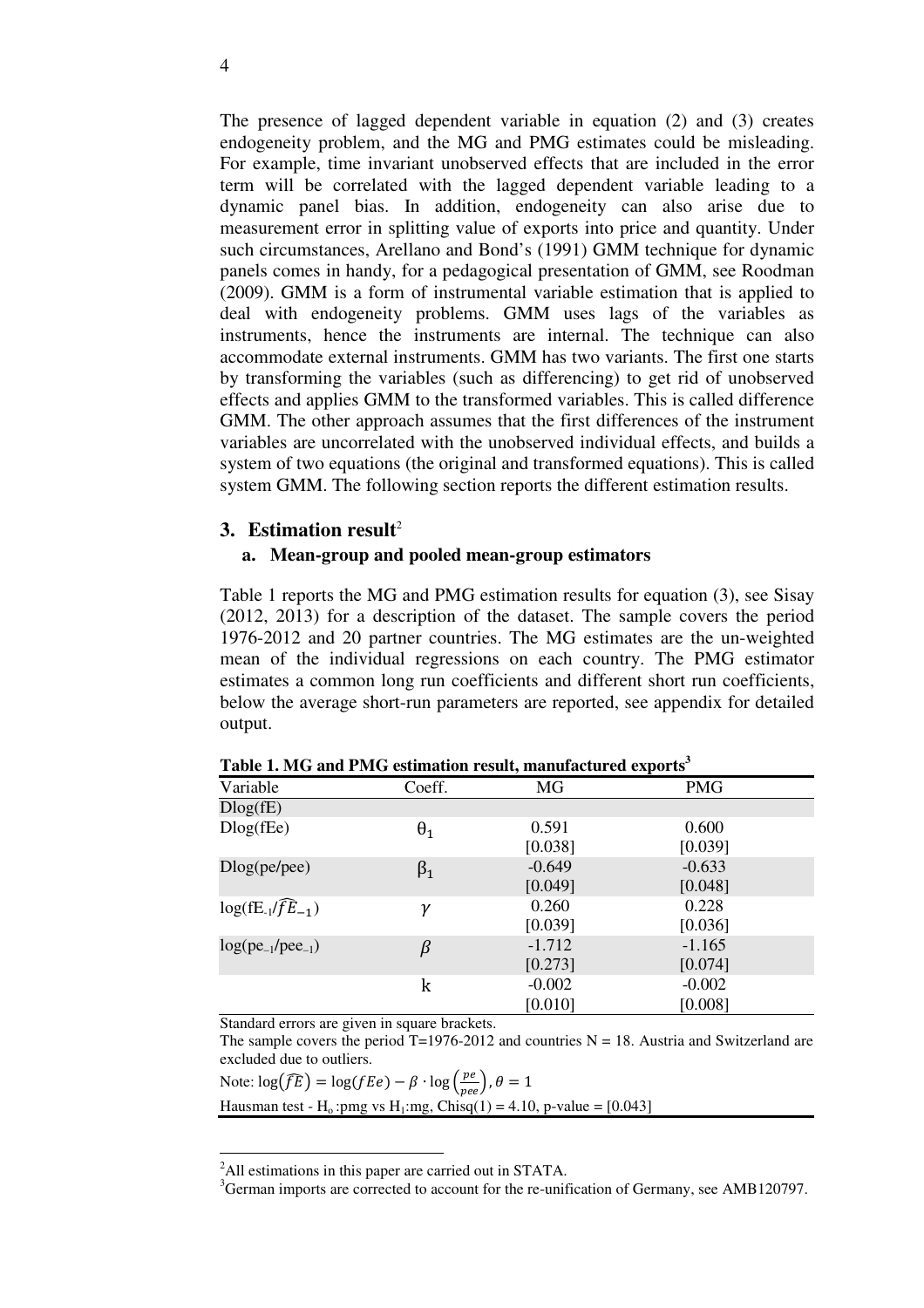The MG long run price elasticity estimate is larger than the PMG estimate, the adjustment coefficient is also marginally higher in the former. The PMG estimator by pooling across countries provides efficient and consistent estimates (Blackburne III and Frank, 2007). If, however, slop homogeneity is rejected, the PMG estimates will be inconsistent. The MG estimates are consistent in either case. The Hausman test rejects the null hypothesis that the PMG estimator is efficient with a significance level of 5 percent, but not at 1 percent. Hence, the argument for MG estimator is not that strong. The MG long-run price elasticity is not different from the values reported in Sisay (2014). We now turn to GMM estimation results.

#### **b. GMM**

-

It is convenient to work with equation (2) for GMM estimation, the parameters in (3) can be easily calculated afterwards.<sup>4</sup> Column 1 in table 2 presents a simple OLS regression of (2). The problem is that  $fE_{it-1}$  is correlated with the fixed effects in the error term and creates a dynamic panel bias (Roodman 2009). And the correlation is positive, which biases the coefficient estimate upward. This is equivalent to a downward bias in the error correction coefficient in (3).

The individual fixed effects can be removed by differencing (2), which gives the name difference GMM, written as

$$
\Delta f E_{it} = \alpha_i \cdot \Delta f E_{it-1} + \theta_{1i} \cdot \Delta f E e_{it} + \theta_{2i} \cdot \Delta f E e_{it-1} + \beta_{1i} \cdot \Delta \frac{p e_{it}}{p e_{it}} + \beta_{2i} \cdot \Delta \frac{p e_{it-1}}{p e e_{it-1}} + \Delta u_{it}
$$
(4)

Differencing removes the fixed effects, however, the lagged dependent variable is still potentially endogenous, because  $fE_{it-1}$  in  $\Delta fE_{it-1}$  is correlated with  $u_{it-1}$  in  $\Delta u_{it}$ . The price term can also be endogenous as it can be related with  $u_{it-1}$ . Difference GMM uses longer lags of the regressors as instruments that are orthogonal to the error term. The assumption is that external instruments are not available in the outset, and GMM draws instruments from within the dataset. For instance  $\Delta f E_{it-2}$  can be used as instrument for  $\Delta f E_{it-1}$ , because the former is mathematically related to the latter but not to the error term  $\Delta u_{it}$ .

Column 2 to 5 in table 2 reports the GMM estimates with the assumption that only  $fE_{it-1}$  is endogenous. All coefficients are significantly estimated except the constant term. The long-term GMM price elasticity estimates are within the range reported in Sisay (2014), namely between -1.4 and -1.6. The difference GMM estimates produce the highest error correction coefficients. Table 3 reports the GMM estimates when both the lagged dependent variable and relative prices are assumed to be endogenous. Here the long-term price elasticities fall marginally, the remaining changes are negligible. Arellano and Bond (1991) based on Monte Carlo simulations conclude that the difference

<sup>&</sup>lt;sup>4</sup>The Armington restriction of unitary long-term demand elasticity,  $\theta = 1$ , can be tested in equation (2) as  $H_0: \alpha + \theta_1 + \theta_2 = 1$ . This was not rejected in table 2 and 3, which facilitated the transformation between equation (2) and (3).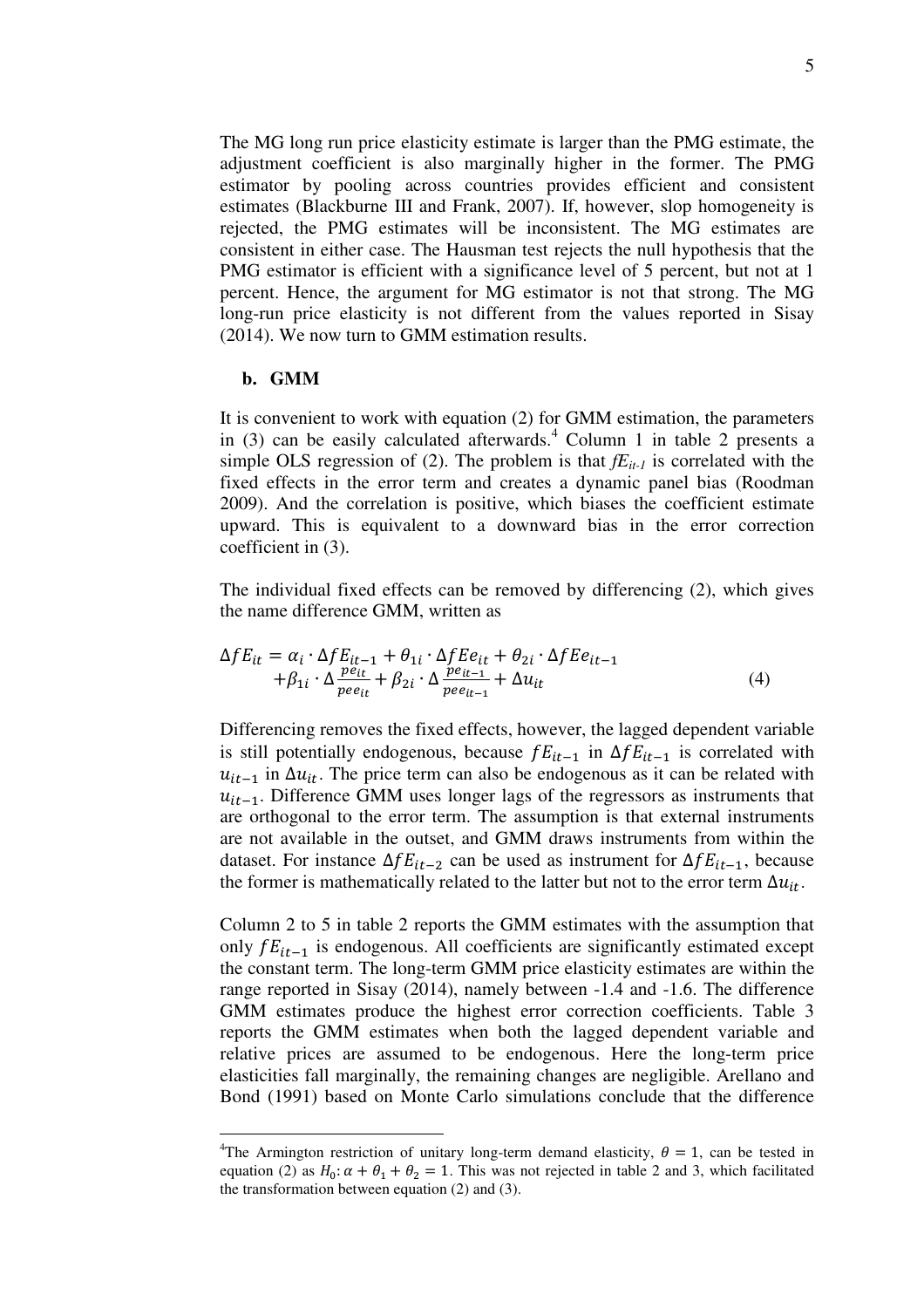GMM exhibits the least bias and variance in the class of estimators. The difference GMM long-term prices elasticity estimates in table 2 and 3 are the highest.

| Variable                     | Coeff      | <b>OLS</b> | One-step<br>system<br><b>GMM</b> | Two-step<br>system<br><b>GMM</b> | One-step<br>difference<br><b>GMM</b> | Two-step<br>difference<br><b>GMM</b> |
|------------------------------|------------|------------|----------------------------------|----------------------------------|--------------------------------------|--------------------------------------|
| Log(fE)                      |            |            |                                  |                                  |                                      |                                      |
| $log(fE_1)$                  | α          | 0.875      | 0.872                            | 0.830                            | 0.758                                | 0.750                                |
|                              |            | [0.016]    | [0.016]                          | [0.057]                          | [0.023]                              | [0.031]                              |
| $log($ fEe $)$               | $\theta_1$ | 0.594      | 0.593                            | 0.615                            | 0.611                                | 0.601                                |
|                              |            | [0.045]    | [0.045]                          | [0.031]                          | [0.044]                              | [0.041]                              |
| $log($ fEe <sub>-1</sub> $)$ | $\theta_2$ | $-0.474$   | $-0.470$                         | $-0.453$                         | $-0.368$                             | $-0.358$                             |
|                              |            | [0.046]    | [0.046]                          | [0.045]                          | [0.048]                              | [0.042]                              |
| log(pe/pee)                  | $\beta_1$  | $-0.566$   | $-0.572$                         | $-0.545$                         | $-0.583$                             | $-0.607$                             |
|                              |            | [0.066]    | [0.066]                          | [0.053]                          | [0.065]                              | [0.056]                              |
| $log(pe_{-1}/pee_{-1})$      | $\beta_2$  | 0.381      | 0.377                            | 0.343                            | 0.245                                | 0.246                                |
|                              |            | [0.066]    | [0.066]                          | [0.076]                          | [0.067]                              | [0.072]                              |
|                              | $\mu$      | 0.004      | 0.004                            | 0.005                            |                                      |                                      |
|                              |            | [0.006]    | [0.006]                          | [0.002]                          |                                      |                                      |
|                              | γ          | 0.125      | 0.128                            | 0.170                            | 0.242                                | 0.250                                |
|                              | $\beta$    | $-1.480$   | $-1.523$                         | $-1.188$                         | $-1.400$                             | $-1.444$                             |

**Table 2. GMM estimation result, manufactured exports, lagged dependent variable as endogenous** 

|  |  | Table 3. GMM estimation result, manufactured exports, lagged dependent |  |  |
|--|--|------------------------------------------------------------------------|--|--|
|  |  | variable and relative prices as endogenous                             |  |  |

| variable and relative prices as endogenous |            |                                  |                                  |                                      |                                      |  |  |  |  |
|--------------------------------------------|------------|----------------------------------|----------------------------------|--------------------------------------|--------------------------------------|--|--|--|--|
| Variable                                   | Coeff      | One-step<br>system<br><b>GMM</b> | Two-step<br>system<br><b>GMM</b> | One-step<br>difference<br><b>GMM</b> | Two-step<br>difference<br><b>GMM</b> |  |  |  |  |
| Log(fE)                                    |            |                                  |                                  |                                      |                                      |  |  |  |  |
| $log($ fE <sub>-1</sub> $)$                | $\alpha$   | 0.875                            | 0.832                            | 0.784                                | 0.730                                |  |  |  |  |
|                                            |            | [0.016]                          | [0.057]                          | [0.022]                              | [0.064]                              |  |  |  |  |
| $log($ fEe $)$                             | $\theta_1$ | 0.592                            | 0.615                            | 0.612                                | 0.635                                |  |  |  |  |
|                                            |            | [0.045]                          | [0.031]                          | [0.044]                              | [0.043]                              |  |  |  |  |
| $log($ fEe <sub>-1</sub> $)$               | $\theta_2$ | $-0.473$                         | $-0.456$                         | $-0.399$                             | $-0.379$                             |  |  |  |  |
|                                            |            | [0.046]                          | [0.045]                          | [0.047]                              | [0.070]                              |  |  |  |  |
| log(pe/pee)                                | $\beta_1$  | $-0.566$                         | $-0.540$                         | $-0.570$                             | $-0.621$                             |  |  |  |  |
|                                            |            | [0.066]                          | [0.053]                          | [0.064]                              | [0.076]                              |  |  |  |  |
| $log(pe_{-1}/pee_{-1})$                    | $\beta_2$  | 0.381                            | 0.346                            | 0.274                                | 0.250                                |  |  |  |  |
|                                            |            | [0.065]                          | [0.076]                          | [0.066]                              | [0.043]                              |  |  |  |  |
|                                            | $\mu$      | 0.004                            | 0.004                            |                                      |                                      |  |  |  |  |
|                                            |            | [0.006]                          | [0.002]                          |                                      |                                      |  |  |  |  |
|                                            | γ          | 0.125                            | 0.168                            | 0.216                                | 0.27                                 |  |  |  |  |
|                                            | β          | $-1.480$                         | $-1.155$                         | $-1.370$                             | $-1.374$                             |  |  |  |  |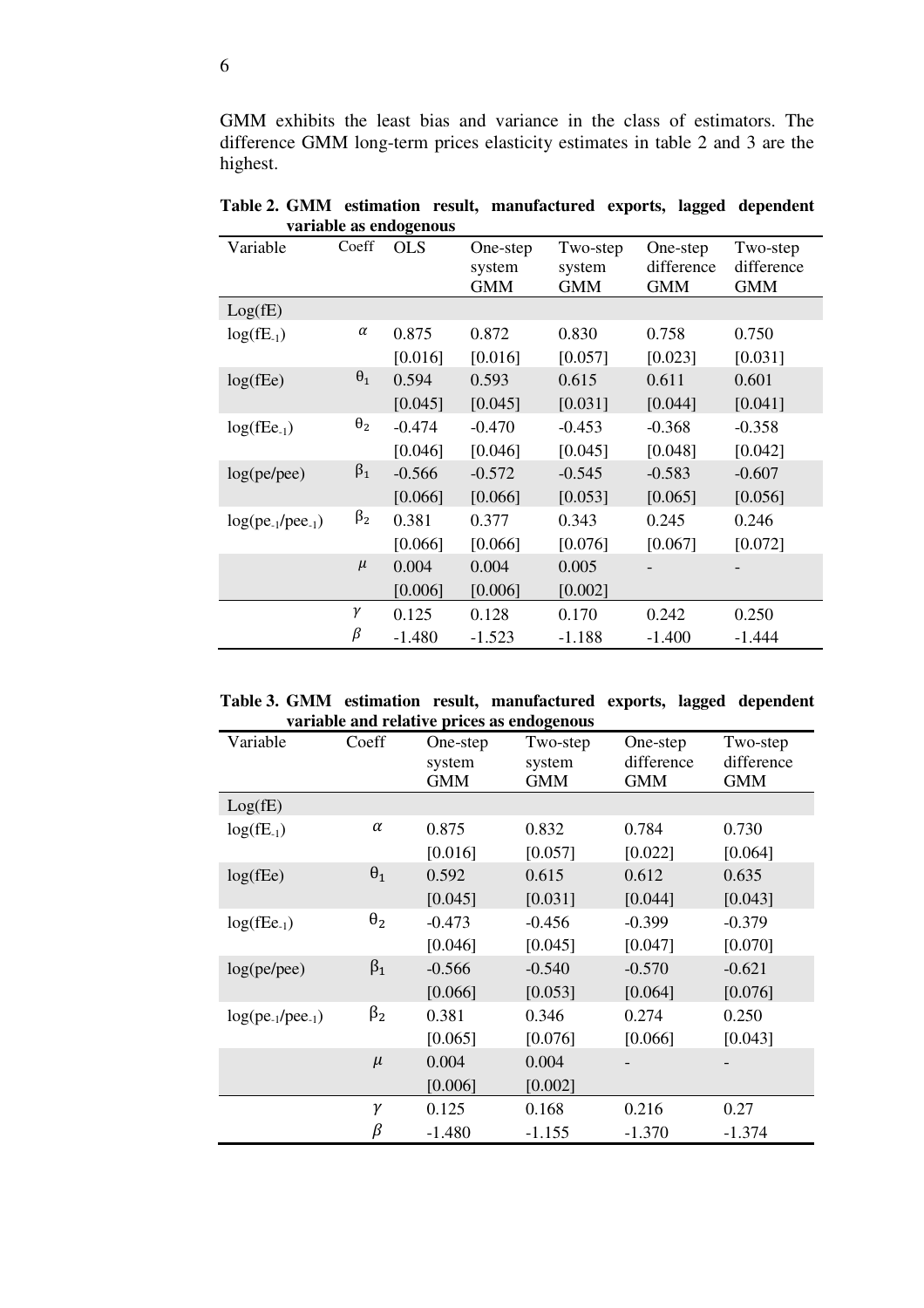#### **c. Random effect (RE) and fixed effect (FE) estimators**

This section briefly repeats the RE and FE estimations from DSI30414 by using wage rates as instruments for price indices. Data for partner countries' industrial wage rate is obtained from the OECD statistics. Table 4 reports the estimation result for equation (3).

| $101 \mu$                    |                                        |          |          |  |
|------------------------------|----------------------------------------|----------|----------|--|
| Variable                     | Coeff.                                 | RE       | FE       |  |
| Dlog(fE)                     |                                        |          |          |  |
| $Dlog($ f $Ee)$              | $\theta_1$                             | 0.625    | 0.626    |  |
|                              |                                        | [0.045]  | [0.045]  |  |
| Dlog(pe/pec)                 | $\beta_1$                              | $-0.611$ | $-0.611$ |  |
|                              |                                        | [0.087]  | [0.089]  |  |
| $log(E_1/\widehat{fE}_{-1})$ | γ                                      | 0.226    | 0.227    |  |
|                              |                                        | [0.036]  | [0.036]  |  |
| $log(pe_{-1}/pee_{-1})$      | β                                      | $-1.425$ | $-1.422$ |  |
|                              |                                        | [0.070]  | [0.070]  |  |
|                              | k                                      | $-0.006$ | $-0.002$ |  |
|                              |                                        | [0.092]  | [0.008]  |  |
| $\sim$ 1 1                   | $\mathbf{1}$ $\mathbf{1}$ $\mathbf{1}$ |          |          |  |

**Table 4. RE and FE IV regression, manufactured exports, wages as instruments for prices** 

Standard errors are given in square brackets. The sample covers the period  $T=1976-2012$  and countries  $N = 20$ . Note:  $\log(\widehat{fE}) = \log(fEe) - \beta \cdot \log(\frac{pe}{pee}), \theta = 1$ 

Instrumented: Dlog(pe/pee), Log(pe-1/pee-1)

The estimated long-term price elasticities and adjustment terms are similar with the estimates in DSI30414. Instrumenting with wages does not seem to change the parameter estimates significantly.

### **4. Conclusion**

The paper presented alternative estimations of manufactured exports using a panel dataset. This is a continuation of earlier work with panel data in Sisay (2014). The paper uses the mean-group, pooled mean-group and GMM techniques. Instrumenting prices with wage rates is also attempted. The elasticity estimates in this paper are not found to be significantly different from earlier estimates. The long-term price elasticity estimates are found to be within the range  $-1.2$  and  $-1.7$ , which is similar to the fixed effect and random effect estimates in Sisay (2014).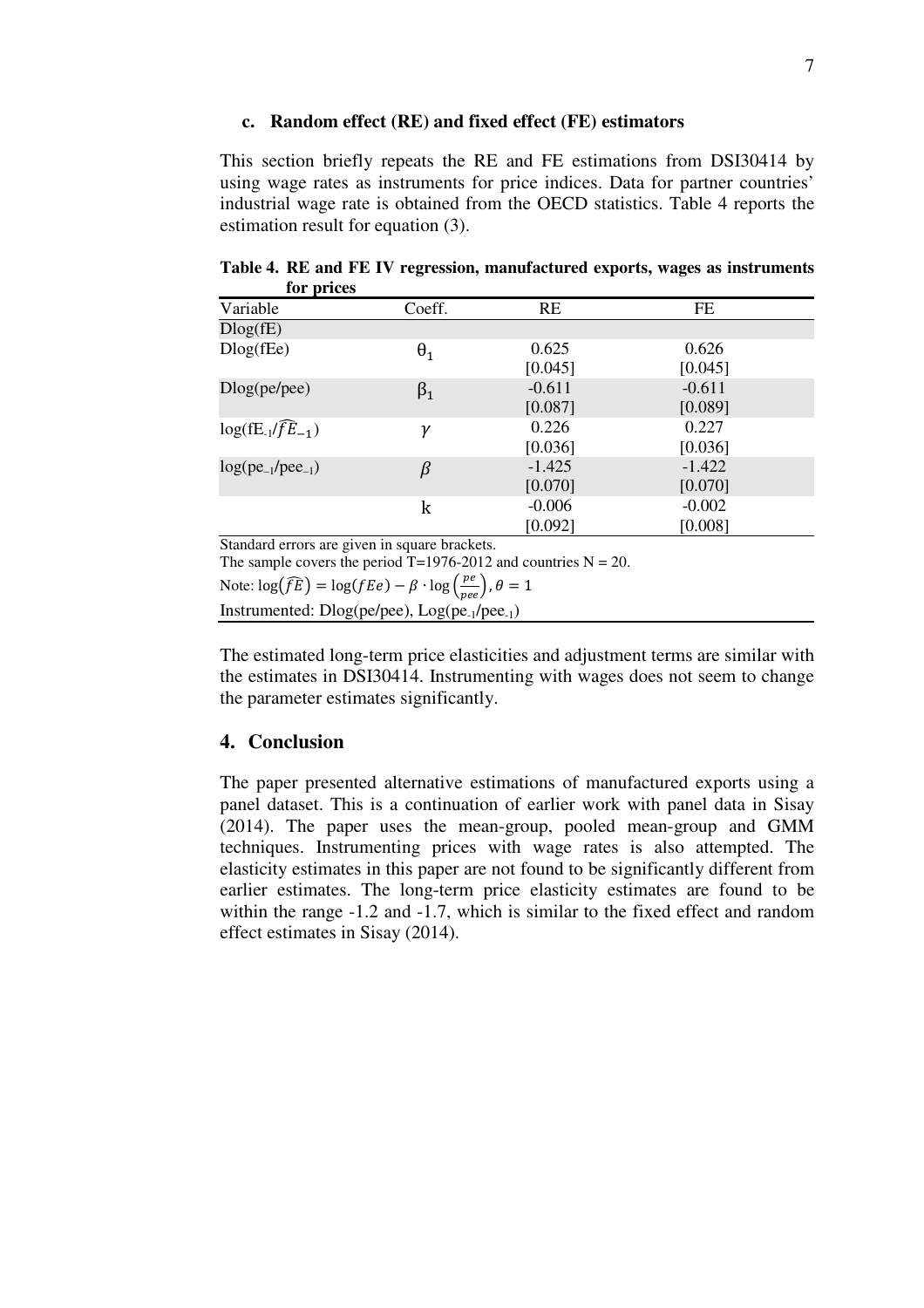### **Literature**

Arellano, M., and S. Bond (1991). Some Tests of Specification for Panel Data: Monte Carlo Evidence and an Application to Employment Equations. Review of Economic Studies 58: 277-297.

Armington, P. S. (1969). "A Theory of Demand for Products Distinguished by Place of Production", International Monetary Fund Staff Papers, Vol. 16, pp. 159 - 178.

Blackburne III, E. F. and M. W. Frank (2007). Estimation of Nonstationary Heterogeneous Panels. The Stata Journal 7, no. 2 pp. 197-208.

Holtz-Eakin, D., W. Newey, and H. S. Rosen (1988). Estimating Vector Autoregressions with Panel Data. Econometrica 56: 1371-1395.

Im, K. S., M. H. Pesaran, and Y. Shin (2003). Testing for Unit Roots in Heterogeneous Panels. Journal of Econometrics 115: 53-74.

Pesaran, M. H., Y. Shin, and R. P. Smith (1997). Estimating Long-run Relationships in Dynamic Heterogeneous Panels. DAE Working Papers Amalgamated Series 9721.

\_\_\_\_\_\_ (1999). Pooled Mean Group Estimation of Dynamic Heterogeneous Panels. Journal of the American Statistical Association 94: 621-634.

Pesaran, M. H., and R. P. Smith (1995). Estimating long-run Relationships from Dynamic Heterogeneous Panels. Journal of Econometrics 68: 79-113.

Roodman, D. (2009). How to Do xtabond2: An Introduction to Difference and System GMM in Stata. The Stata Journal 9, no. 1, pp. 86-136.

Sisay. D. (2012). Export Market and Market Price Indices: trade statistics data. Working paper. ADAM. Statistics Denmark.

Sisay. D. (2013). Export Market and Market Price Indices for ADAM. Working paper. ADAM. Statistics Denmark.

Sisay. D. (2014). Manufactured Exports - A Panel Estimation. Working paper. ADAM. Statistics Denmark.

Wooldridge Jeffrey. M. (2002) Econometric Analysis of Cross Section and Panel Data, The MIT Press, Cambridge, Massachusetts.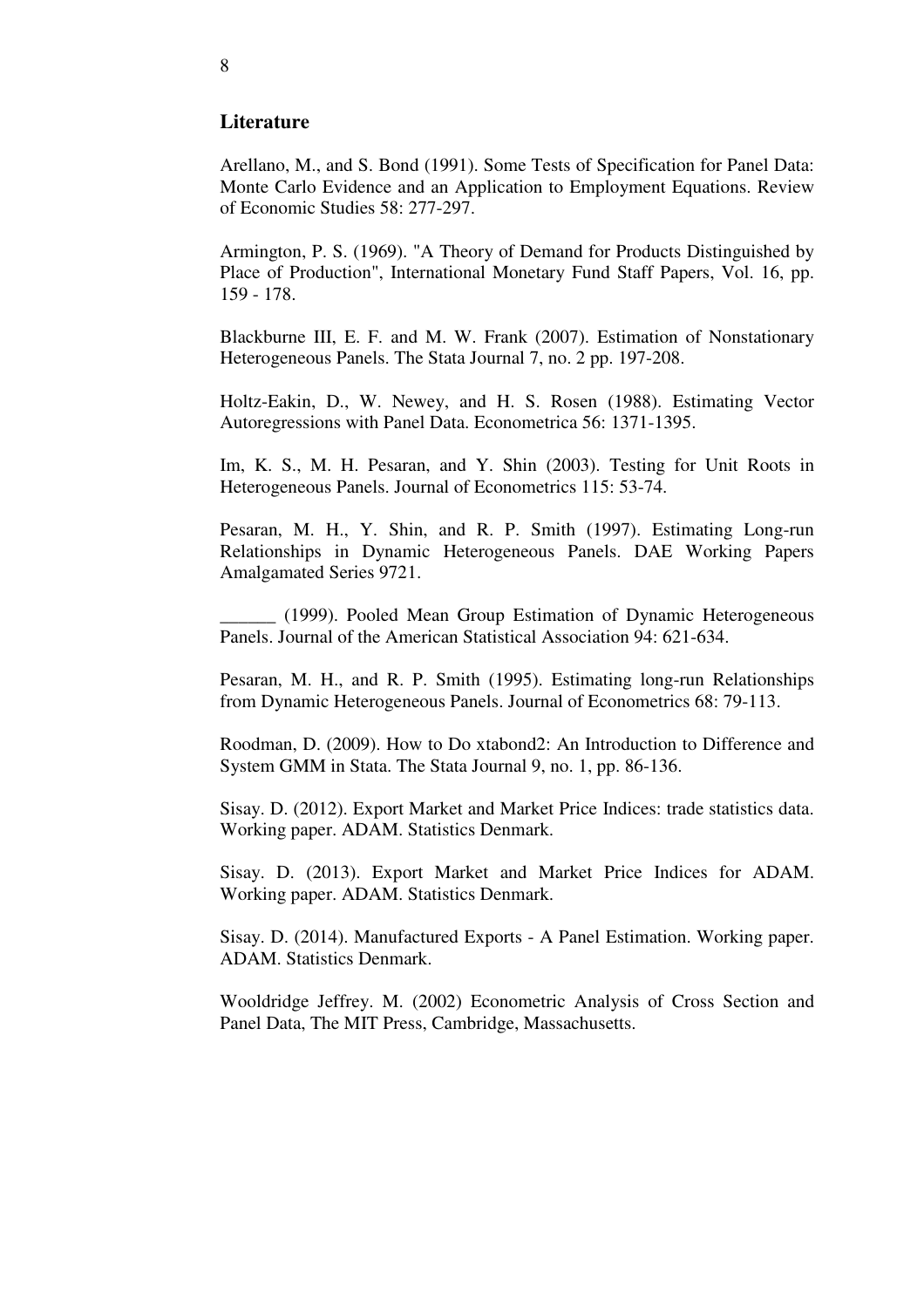# **Appendix**

**Appendix I. Detailed output from PMG estimation, manufactured exports, equation (3)** 

|                                 | Coeff.     | $\rm SE$ | Z          | p > z |          | [95% Conf. Interval] |  |  |  |  |
|---------------------------------|------------|----------|------------|-------|----------|----------------------|--|--|--|--|
| β                               | $-1,165$   | 0,075    | $-15,600$  | 0,000 | $-1,311$ | $-1,018$             |  |  |  |  |
|                                 |            |          | <b>AUS</b> |       |          |                      |  |  |  |  |
| γ                               | $-0,393$   | 0,118    | $-3,330$   | 0,001 | $-0,625$ | $-0,162$             |  |  |  |  |
| $\theta_1$                      | 0,638      | 0,235    | 2,720      | 0,007 | 0,178    | 1,098                |  |  |  |  |
| $\beta_{1}$                     | $-0,560$   | 0,207    | $-2,700$   | 0,007 | $-0,967$ | $-0,154$             |  |  |  |  |
| k                               | $-0,091$   | 0,048    | $-1,910$   | 0,057 | $-0,184$ | 0,003                |  |  |  |  |
|                                 | <b>BEL</b> |          |            |       |          |                      |  |  |  |  |
| γ                               | $-0,130$   | 0,053    | $-2,440$   | 0,015 | $-0,234$ | $-0,026$             |  |  |  |  |
| $\theta_{1}$                    | 0,513      | 0,187    | 2,740      | 0,006 | 0,146    | 0,880                |  |  |  |  |
| $\boldsymbol{\beta_1}$          | $-0,894$   | 0,307    | $-2,910$   | 0,004 | $-1,496$ | $-0,292$             |  |  |  |  |
| k                               | 0,008      | 0,016    | 0,520      | 0,603 | $-0,022$ | 0,039                |  |  |  |  |
|                                 |            |          | CAN        |       |          |                      |  |  |  |  |
| γ                               | $-0,202$   | 0,081    | $-2,490$   | 0,013 | $-0,360$ | $-0,043$             |  |  |  |  |
| $\bm{\theta}_\textbf{1}$        | 0,476      | 0,321    | 1,480      | 0,138 | $-0,153$ | 1,106                |  |  |  |  |
| $\boldsymbol{\beta}_1$          | $-0,489$   | 0,210    | $-2,320$   | 0,020 | $-0,901$ | $-0,077$             |  |  |  |  |
| k                               | $-0,016$   | 0,030    | $-0,540$   | 0,587 | $-0,076$ | 0,043                |  |  |  |  |
|                                 |            |          | <b>DEU</b> |       |          |                      |  |  |  |  |
| γ                               | 0,044      | 0,055    | 0,810      | 0,418 | $-0,063$ | 0,151                |  |  |  |  |
| $\theta_1$                      | 0,383      | 0,116    | 3,310      | 0,001 | 0,156    | 0,609                |  |  |  |  |
| $\beta_1$                       | $-1,105$   | 0,261    | $-4,240$   | 0,000 | $-1,616$ | $-0,594$             |  |  |  |  |
| k                               | 0,024      | 0,013    | 1,810      | 0,071 | $-0,002$ | 0,050                |  |  |  |  |
|                                 |            |          | <b>ESP</b> |       |          |                      |  |  |  |  |
| γ                               | $-0,205$   | 0,083    | $-2,470$   | 0,014 | $-0,368$ | $-0,042$             |  |  |  |  |
| $\theta_1$                      | 0,670      | 0,110    | 6,070      | 0,000 | 0,454    | 0,886                |  |  |  |  |
| $\boldsymbol{\beta}_\mathbf{1}$ | $-0,651$   | 0,259    | $-2,520$   | 0,012 | $-1,158$ | $-0,145$             |  |  |  |  |
| k                               | $-0,015$   | 0,022    | $-0,650$   | 0,515 | $-0,058$ | 0,029                |  |  |  |  |
|                                 |            |          | <b>FIN</b> |       |          |                      |  |  |  |  |
| γ                               | $-0,191$   | 0,065    | $-2,950$   | 0,003 | $-0,317$ | $-0,064$             |  |  |  |  |
| $\theta_{\bf 1}$                | 0,719      | 0,069    | 10,430     | 0,000 | 0,584    | 0,854                |  |  |  |  |
| $\boldsymbol{\beta}_1$          | $-0,747$   | 0,183    | $-4,080$   | 0,000 | $-1,105$ | $-0,388$             |  |  |  |  |
| k                               | 0,026      | 0,008    | 3,280      | 0,001 | 0,011    | 0,042                |  |  |  |  |
|                                 |            |          | <b>FRA</b> |       |          |                      |  |  |  |  |
| γ                               | $-0,138$   | 0,061    | $-2,260$   | 0,024 | $-0,258$ | $-0,018$             |  |  |  |  |
| $\theta_1$                      | 0,742      | 0,108    | 6,860      | 0,000 | 0,530    | 0,955                |  |  |  |  |
| $\boldsymbol{\beta}_1$          | $-0,558$   | 0,225    | $-2,470$   | 0,013 | $-1,000$ | $-0,116$             |  |  |  |  |
| k                               | $-0,009$   | 0,013    | $-0,720$   | 0,471 | $-0,035$ | 0,016                |  |  |  |  |
|                                 |            |          | <b>GBR</b> |       |          |                      |  |  |  |  |
| γ                               | $-0,260$   | 0,079    | $-3,300$   | 0,001 | $-0,414$ | $-0,105$             |  |  |  |  |
| $\theta_1$                      | 0,842      | 0,166    | 5,070      | 0,000 | 0,516    | 1,168                |  |  |  |  |
| $\frac{\beta_1}{k}$             | $-0,684$   | 0,167    | $-4,080$   | 0,000 | $-1,012$ | $-0,355$             |  |  |  |  |
|                                 | 0,001      | 0,013    | 0,070      | 0,947 | $-0,026$ | 0,027                |  |  |  |  |
|                                 |            |          | <b>IRL</b> |       |          |                      |  |  |  |  |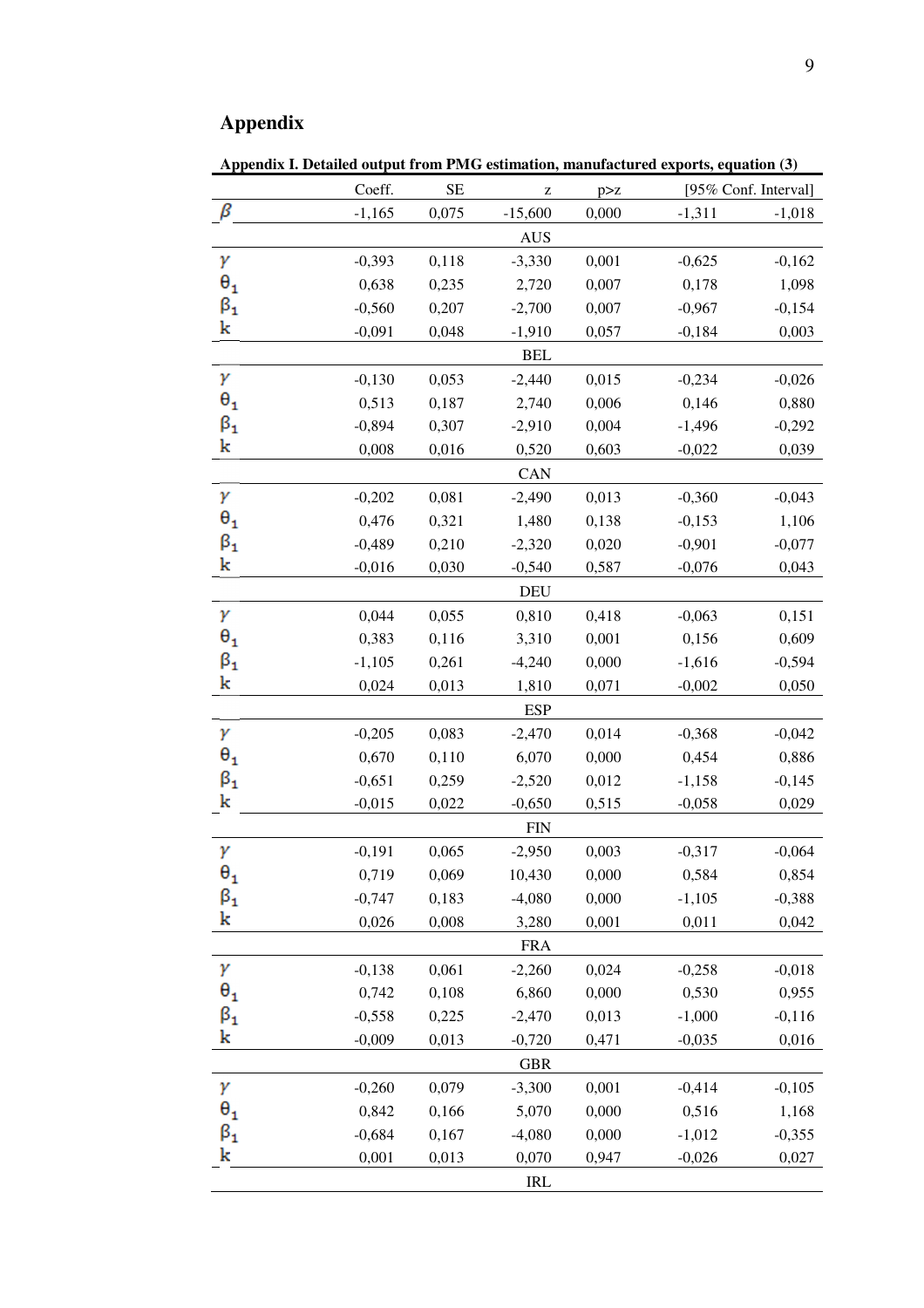| γ                               | $-0,174$ | 0,083 | $-2,090$   | 0,036 | $-0,336$ | $-0,011$ |
|---------------------------------|----------|-------|------------|-------|----------|----------|
| $\theta_1$                      | 0,607    | 0,254 | 2,380      | 0,017 | 0,108    | 1,105    |
| $\boldsymbol{\beta}_\mathbf{1}$ | $-0,833$ | 0,358 | $-2,330$   | 0,020 | $-1,533$ | $-0,132$ |
| k                               | $-0,049$ | 0,036 | $-1,350$   | 0,176 | $-0,121$ | 0,022    |
|                                 |          |       | <b>ISL</b> |       |          |          |
| γ                               | $-0,384$ | 0,091 | $-4,230$   | 0,000 | $-0,561$ | $-0,206$ |
| $\theta_1$                      | 0,695    | 0,089 | 7,800      | 0,000 | 0,520    | 0,870    |
| $\boldsymbol{\beta}_\textbf{1}$ | $-0,817$ | 0,180 | $-4,530$   | 0,000 | $-1,170$ | $-0,463$ |
| k                               | 0,112    | 0,027 | 4,200      | 0,000 | 0,059    | 0,164    |
|                                 |          |       | <b>ITA</b> |       |          |          |
| γ                               | $-0,486$ | 0,109 | $-4,480$   | 0,000 | $-0,699$ | $-0,274$ |
| $\bm{\theta}_\textbf{1}$        | 0,682    | 0,088 | 7,750      | 0,000 | 0,510    | 0,854    |
| $\boldsymbol{\beta}_1$          | $-0,365$ | 0,173 | $-2,110$   | 0,035 | $-0,705$ | $-0,025$ |
| k                               | $-0,043$ | 0,017 | $-2,550$   | 0,011 | $-0,076$ | $-0,010$ |
|                                 |          |       | <b>JPN</b> |       |          |          |
| γ                               | $-0,180$ | 0,103 | $-1,740$   | 0,081 | $-0,383$ | 0,022    |
| $\theta_1$                      | 0,572    | 0,159 | 3,590      | 0,000 | 0,259    | 0,884    |
| $\boldsymbol{\beta_1}$          | $-0,329$ | 0,156 | $-2,110$   | 0,035 | $-0,634$ | $-0,024$ |
| k                               | 0,033    | 0,019 | 1,750      | 0,080 | $-0,004$ | 0,069    |
|                                 |          |       | <b>NLD</b> |       |          |          |
| γ                               | $-0,202$ | 0,064 | $-3,180$   | 0,001 | $-0,327$ | $-0,078$ |
| $\theta_1$                      | 0,414    | 0,165 | 2,510      | 0,012 | 0,090    | 0,737    |
| $\boldsymbol{\beta}_\mathbf{1}$ | $-0,706$ | 0,198 | $-3,570$   | 0,000 | $-1,093$ | $-0,318$ |
| k                               | 0,028    | 0,013 | 2,240      | 0,025 | 0,004    | 0,053    |
|                                 |          |       | <b>NOR</b> |       |          |          |
| γ                               | $-0,140$ | 0,049 | $-2,850$   | 0,004 | $-0,236$ | $-0,044$ |
| $\bm{\theta_1}$                 | 0,352    | 0,094 | 3,750      | 0,000 | 0,168    | 0,536    |
| $\boldsymbol{\beta_1}$          | $-0,507$ | 0,166 | $-3,050$   | 0,002 | $-0,834$ | $-0,181$ |
| k                               | 0,026    | 0,009 | 3,000      | 0,003 | 0,009    | 0,043    |
|                                 |          |       | <b>NZL</b> |       |          |          |
| γ                               | $-0,541$ | 0,152 | $-3,570$   | 0,000 | $-0,838$ | $-0,244$ |
| $\theta_1$                      | 0,275    | 0,518 | 0,530      | 0,595 | $-0,741$ | 1,291    |
| $\boldsymbol{\beta}_1$          | $-0,498$ | 0,529 | $-0,940$   | 0,347 | $-1,534$ | 0,539    |
| k                               | 0,013    | 0,052 | 0,250      | 0,806 | $-0,089$ | 0,115    |
|                                 |          |       | PRT        |       |          |          |
| γ                               | 0,016    | 0,062 | 0,260      | 0,794 | $-0,106$ | 0,139    |
| $\bm{\theta_1}$                 | 0,861    | 0,169 | 5,080      | 0,000 | 0,529    | 1,193    |
| $\boldsymbol{\beta}_1$          | $-0,346$ | 0,368 | $-0,940$   | 0,347 | $-1,066$ | 0,375    |
| k                               | $-0,023$ | 0,021 | $-1,130$   | 0,258 | $-0,064$ | 0,017    |
|                                 |          |       | <b>SWE</b> |       |          |          |
| γ                               | $-0,276$ | 0,079 | $-3,510$   | 0,000 | $-0,430$ | $-0,122$ |
| $\bm{\theta_1}$                 | 0,659    | 0,067 | 9,880      | 0,000 | 0,528    | 0,790    |
| $\beta_1$                       | $-0,634$ | 0,135 | $-4,680$   | 0,000 | $-0,899$ | $-0,369$ |
| k                               | 0,007    | 0,007 | 0,940      | 0,348 | $-0,007$ | 0,021    |
|                                 |          |       | <b>USA</b> |       |          |          |
| γ                               | $-0,257$ | 0,092 | $-2,810$   | 0,005 | $-0,437$ | $-0,078$ |
|                                 |          |       |            |       |          |          |